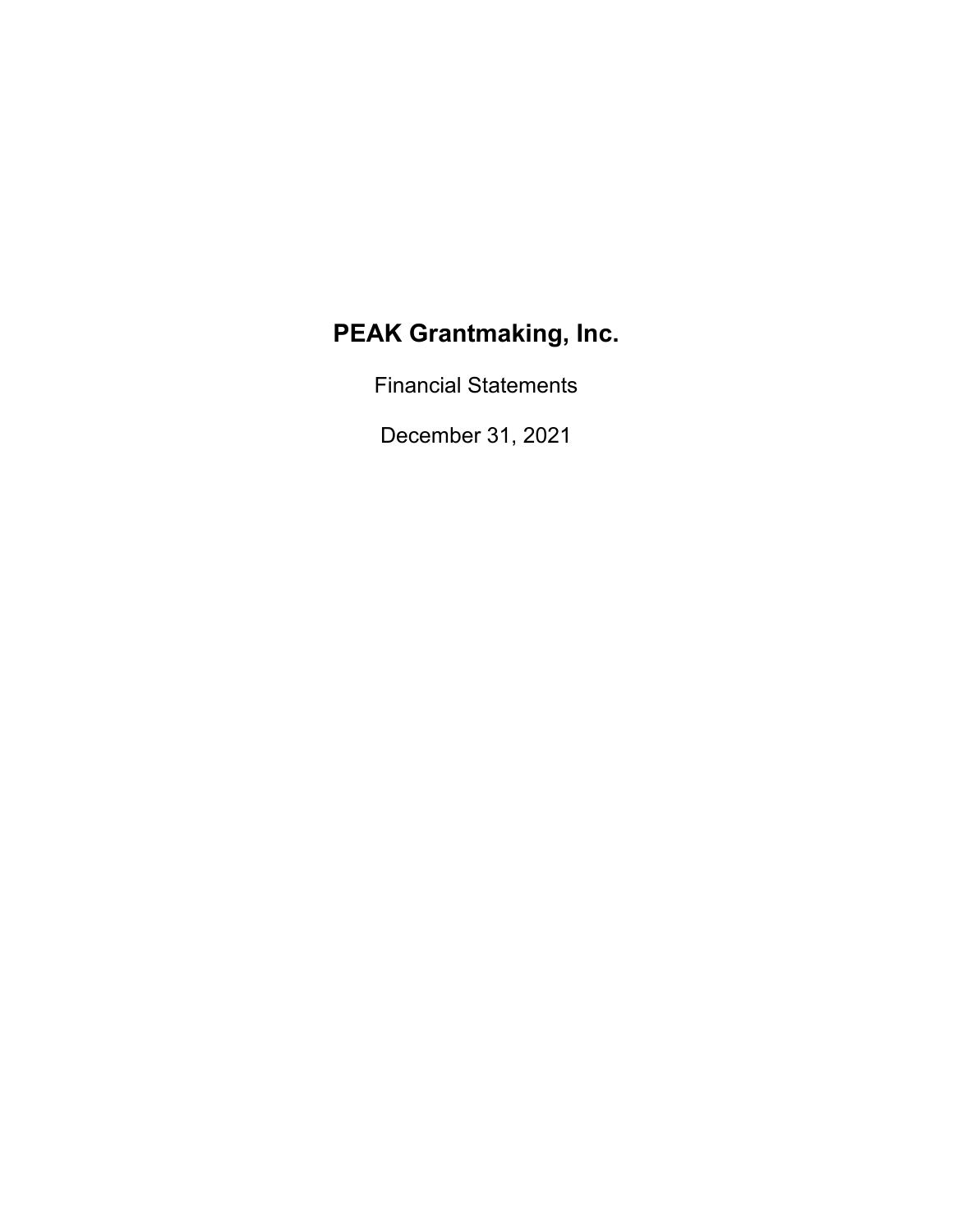

**Independent Auditors' Report** 

# **Board of Directors PEAK Grantmaking, Inc.**

# *Opinion*

We have audited the accompanying financial statement of PEAK Grantmaking, Inc., which comprise the statement of financial position as of December 31, 2021, and the related statements of activities, functional expenses and cash flows for the year then ended, and the related notes to the financial statements.

In our opinion, the financial statements referred to above present fairly, in all material respects, the financial position of PEAK Grantmaking, Inc. as of December 31, 2021, and the changes in its net assets and its cash flows for the year then ended in accordance with accounting principles generally accepted in the United States of America.

# *Basis for Opinion*

We conducted our audit in accordance with auditing standards generally accepted in the United States of America. Our responsibilities under those standards are further described in the Auditors' Responsibilities for the Audit of the Financial Statements section of our report. We are required to be independent of PEAK Grantmaking, Inc. and to meet our other ethical responsibilities in accordance with the relevant ethical requirements relating to our audit. We believe that the audit evidence we have obtained is sufficient and appropriate to provide a basis for our audit opinion.

#### *Other Matter*

As part of our audit of the December 31, 2021 financial statements, we also audited the adjustment described in Note 15 that was applied to restate the 2020 financial statements. In our opinion, such adjustment is appropriate and has been properly applied, We were not engaged to audit, review, or apply any procedures to the 2020 financial statements of PEAK Grantmaking, Inc. other than with respect to the adjustment and, accordingly we do not express an opinion or any other form of assurance on the 2020 financial statements.

#### *Responsibilities of Management for the Financial Statements*

Management is responsible for the preparation and fair presentation of the financial statements in accordance with accounting principles generally accepted in the United States of America, and for the design, implementation, and maintenance of internal control relevant to the preparation and fair presentation of financial statements that are free from material misstatement, whether due to fraud or error.

In preparing the financial statements, management is required to evaluate whether there are conditions or events, considered in the aggregate, that raise substantial doubt about PEAK Grantmaking, Inc.'s ability to continue as a going concern within one year after the date that the financial statements are available to be issued.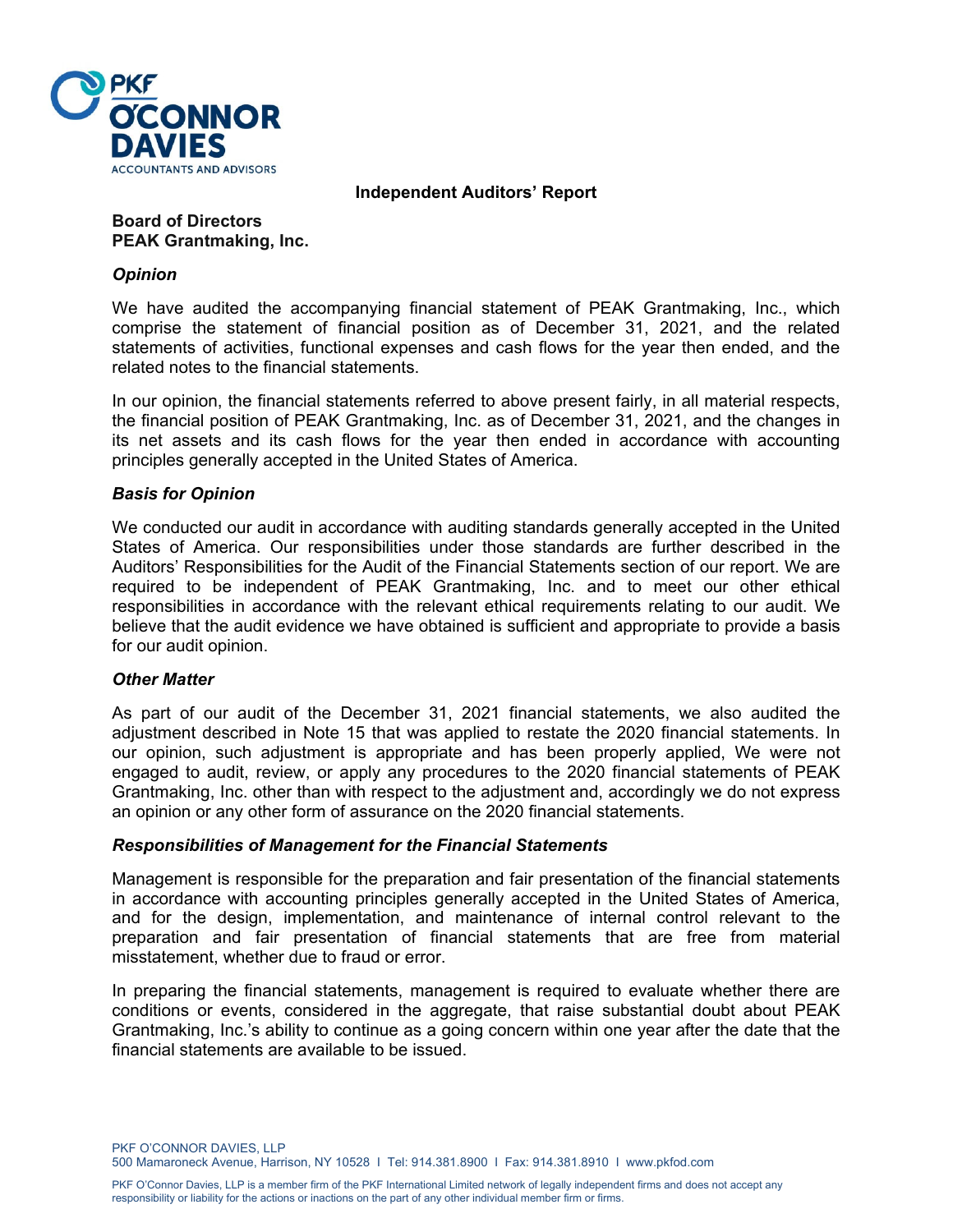**Board of Directors PEAK Grantmaking, Inc.**  Page 2

#### *Auditors' Responsibilities for the Audit of the Financial Statements*

Our objectives are to obtain reasonable assurance about whether the financial statements as a whole are free from material misstatement, whether due to fraud or error, and to issue an auditors' report that includes our opinion. Reasonable assurance is a high level of assurance but is not absolute assurance and therefore is not a guarantee that an audit conducted in accordance with generally accepted auditing standards will always detect a material misstatement when it exists. The risk of not detecting a material misstatement resulting from fraud is higher than for one resulting from error, as fraud may involve collusion, forgery, intentional omissions, misrepresentations, or the override of internal control. Misstatements are considered material if there is a substantial likelihood that, individually or in the aggregate, they would influence the judgment made by a reasonable user based on the financial statements.

In performing an audit in accordance with generally accepted auditing standards, we:

- Exercise professional judgment and maintain professional skepticism throughout the audit.
- Identify and assess the risks of material misstatement of the financial statements, whether due to fraud or error, and design and perform audit procedures responsive to those risks. Such procedures include examining, on a test basis, evidence regarding the amounts and disclosures in the financial statements.
- Obtain an understanding of internal control relevant to the audit in order to design audit procedures that are appropriate in the circumstances, but not for the purpose of expressing an opinion on the effectiveness of PEAK Grantmaking, Inc.'s internal control. Accordingly, no such opinion is expressed.
- Evaluate the appropriateness of accounting policies used and the reasonableness of significant accounting estimates made by management, as well as evaluate the overall presentation of the financial statements.
- Conclude whether, in our judgment, there are conditions or events, considered in the aggregate, that raise substantial doubt about PEAK Grantmaking, Inc.'s ability to continue as a going concern for a reasonable period of time.

We are required to communicate with those charged with governance regarding, among other matters, the planned scope and timing of the audit, significant audit findings, and certain internal control related matters that we identified during the audit.

PKF O'Connor Davies, LLP

April 28, 2022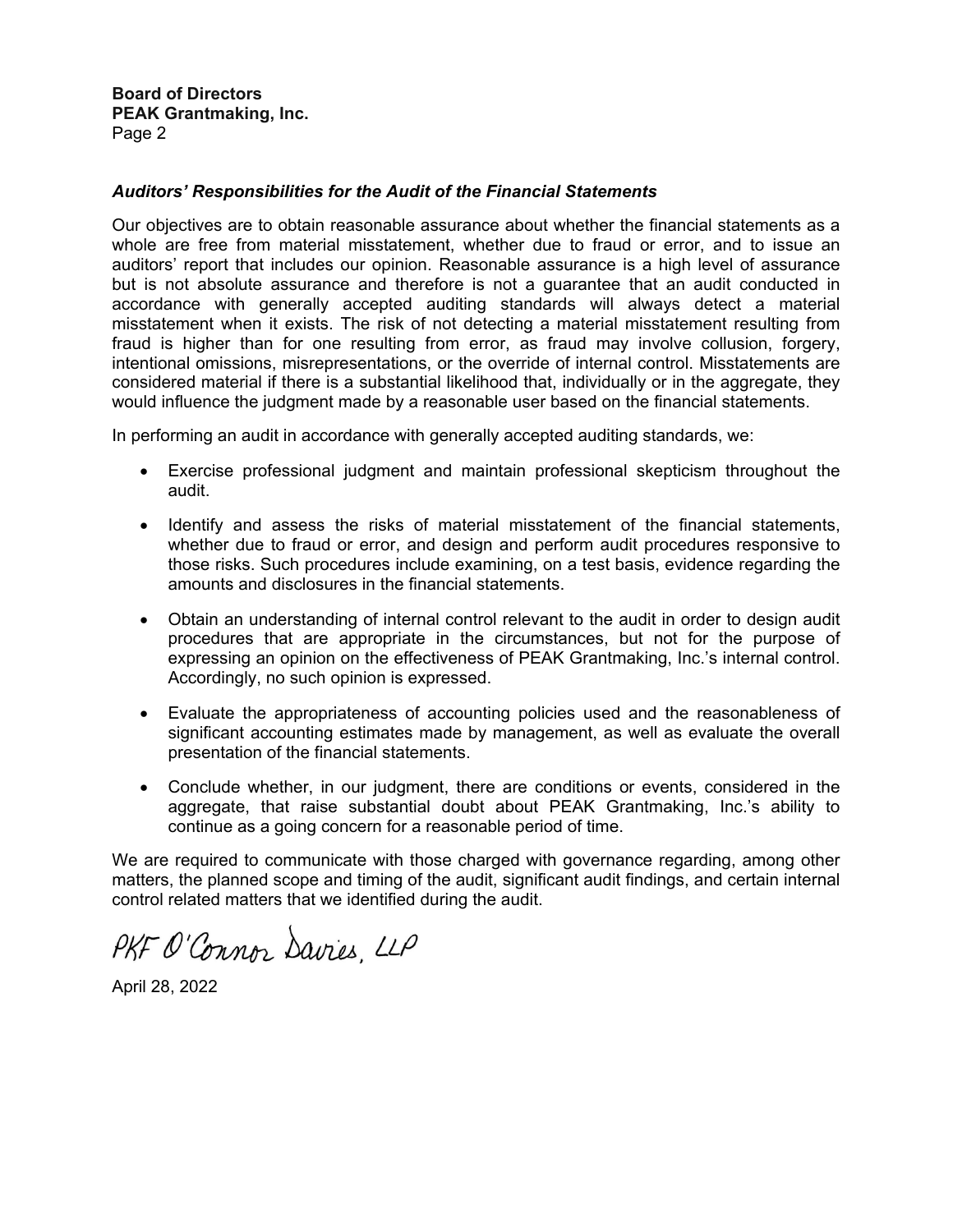Statement of Financial Position December 31, 2021

| <b>ASSETS</b>                           |                 |
|-----------------------------------------|-----------------|
| Cash and cash equivalents               | \$<br>3,338,545 |
| Grants and contributions receivable     | 177,000         |
| Accounts receivable                     | 100,000         |
| Prepaid expenses and deposits           | 122,505         |
| Investments                             | 1,396,971       |
| Property and equipment, net             | 24,152          |
|                                         | \$<br>5,159,173 |
| <b>LIABILITIES AND NET ASSETS</b>       |                 |
| Liabilities                             |                 |
| Accounts payable and accrued expenses   | \$<br>67,205    |
| Deferred revenue                        | 218,939         |
| <b>Total Liabilities</b>                | 286,144         |
| <b>Net Assets</b>                       |                 |
| <b>Without Donor Restrictions:</b>      |                 |
| Undesignated                            | 3,204,752       |
| Board designated operating reserve      | 1,396,971       |
| <b>Total Without Donor Restrictions</b> | 4,601,723       |
| <b>With Donor Restrictions</b>          | 271,306         |
| <b>Total Net Assets</b>                 | 4,873,029       |
|                                         | \$<br>5,159,173 |

See notes to financial statements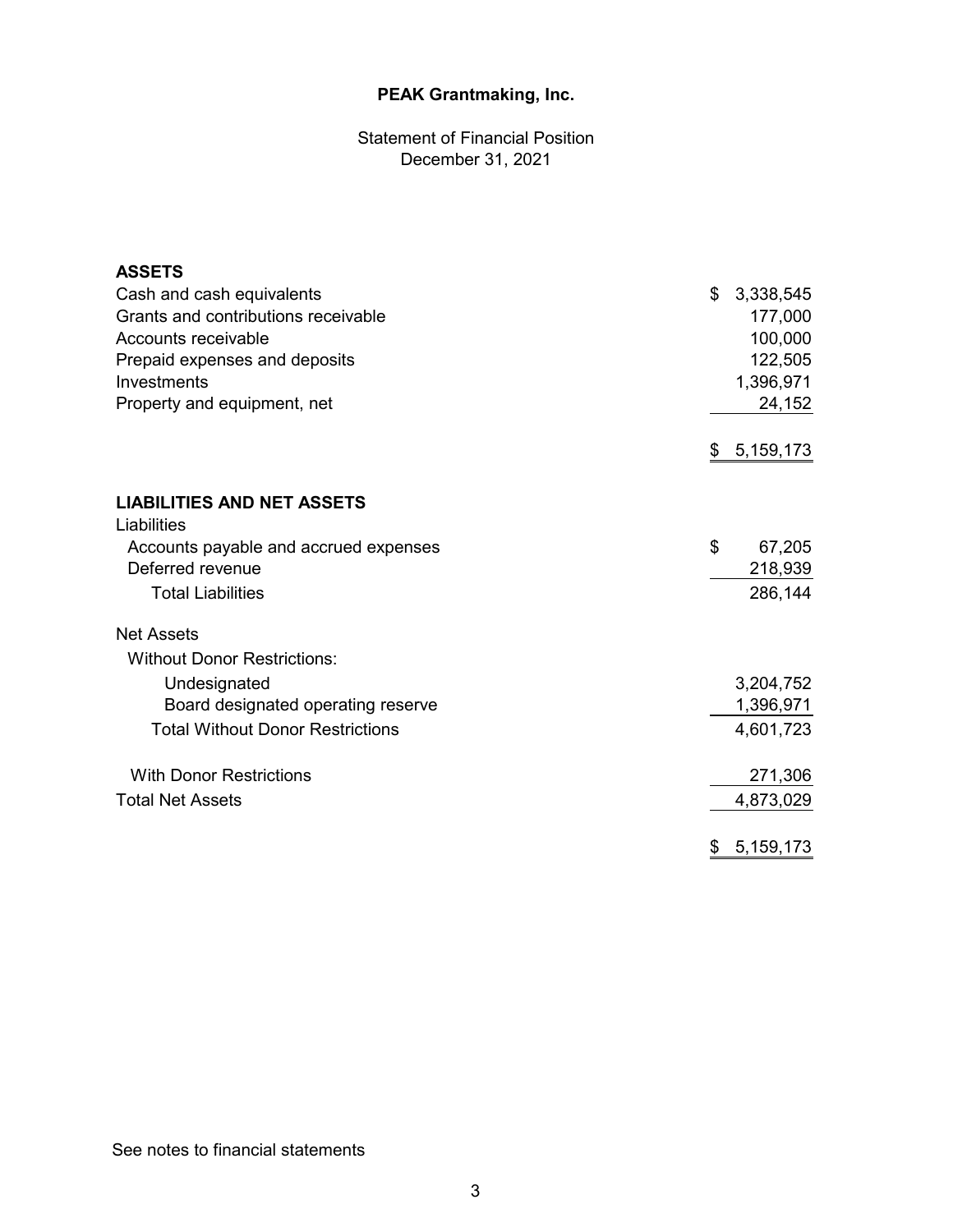# Statement of Activities For the Year Ended December 31, 2021

|                                  | <b>Without Donor</b> |              |    | <b>With Donor</b>   |                 |
|----------------------------------|----------------------|--------------|----|---------------------|-----------------|
|                                  |                      | Restrictions |    | <b>Restrictions</b> | Total           |
| <b>SUPPORT AND REVENUE</b>       |                      |              |    |                     |                 |
| Grants and contributions         | \$                   | 4,830,450    | \$ | 275,000             | \$<br>5,105,450 |
| Annual conference fees           |                      | 121,000      |    | 166,500             | 287,500         |
| Other registration fees          |                      | 168,817      |    |                     | 168,817         |
| Membership dues                  |                      | 357,784      |    |                     | 357,784         |
| Workshops                        |                      | 46,775       |    |                     | 46,775          |
| Conference exhibitors            |                      | 34,715       |    |                     | 34,715          |
| Investment return                |                      | 149,295      |    |                     | 149,295         |
| <b>Product sales</b>             |                      | 495          |    |                     | 495             |
| Other income                     |                      | 200,931      |    |                     | 200,931         |
| Released from restrictions       |                      | 371,583      |    | (371, 583)          |                 |
| <b>Total Support and Revenue</b> |                      | 6,281,845    |    | 69,917              | 6,351,762       |
| <b>EXPENSES</b>                  |                      |              |    |                     |                 |
| <b>Program Services</b>          |                      |              |    |                     |                 |
| Programs                         |                      | 1,635,020    |    |                     | 1,635,020       |
| Member engagement                |                      | 497,723      |    |                     | 497,723         |
| <b>Total Program Services</b>    |                      | 2,132,743    |    |                     | 2,132,743       |
|                                  |                      |              |    |                     |                 |
| <b>Supporting Services</b>       |                      |              |    |                     |                 |
| Management and general           |                      | 565,171      |    |                     | 565,171         |
| Fundraising                      |                      | 591,041      |    |                     | 591,041         |
| <b>Total Supporting Expenses</b> |                      | 1,156,212    |    |                     | 1,156,212       |
| <b>Total Expenses</b>            |                      | 3,288,955    |    |                     | 3,288,955       |
| Change in Net Assets             |                      | 2,992,890    |    | 69,917              | 3,062,807       |
| <b>NET ASSETS</b>                |                      |              |    |                     |                 |
| Beginning of year, as restated   |                      | 1,608,833    |    | 201,389             | 1,810,222       |
| End of year                      | \$                   | 4,601,723    | \$ | 271,306             | \$<br>4,873,029 |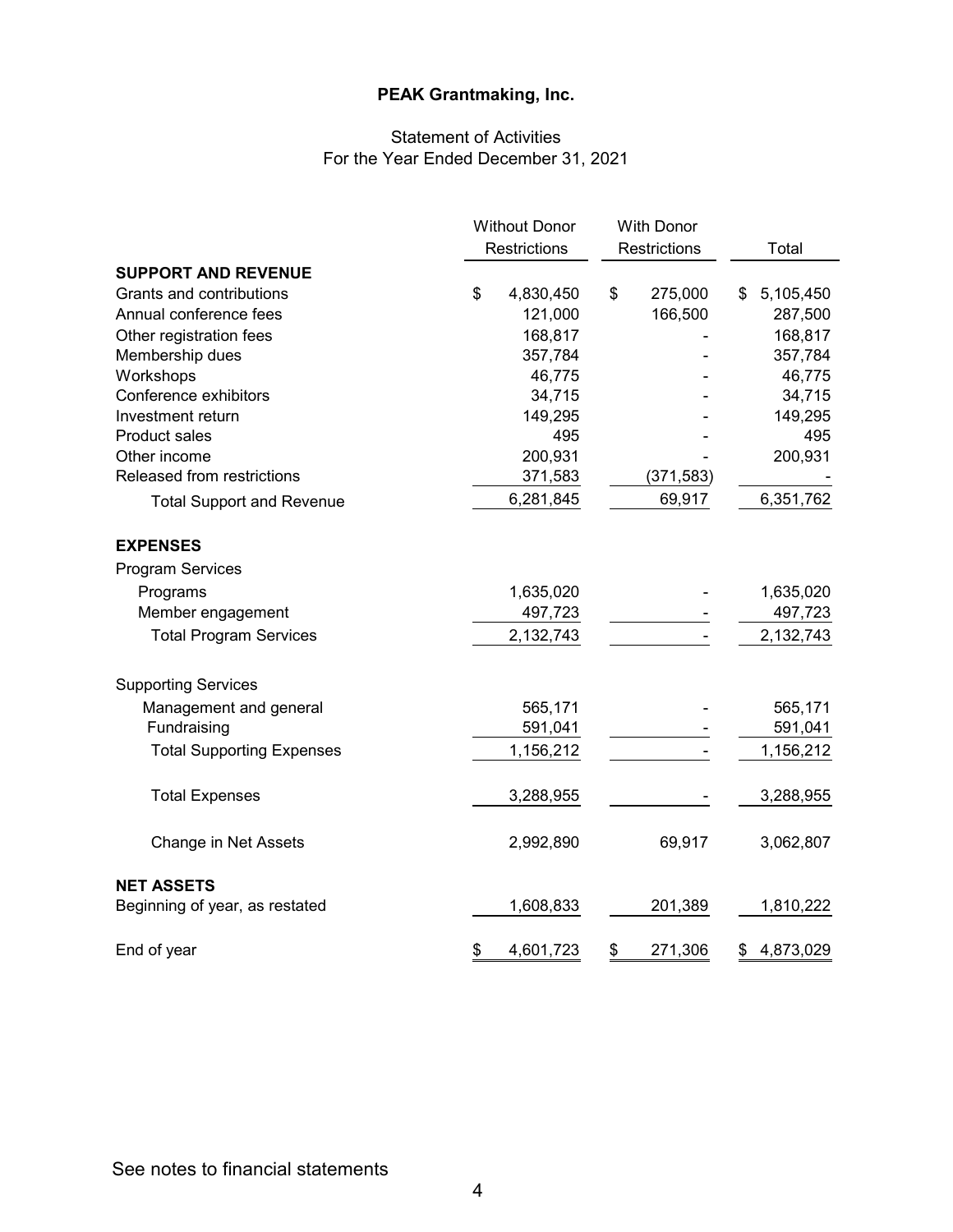# Statement of Functional Expenses For the Year Ended December 31, 2021

|                                       | Program Services |    |            | <b>Supporting Services</b> |    |             |    |             |               |                 |
|---------------------------------------|------------------|----|------------|----------------------------|----|-------------|----|-------------|---------------|-----------------|
|                                       |                  |    |            | Total                      |    |             |    |             | Total         |                 |
|                                       |                  |    | Member     | Program                    |    | Management  |    |             | Supporting    | Total           |
|                                       | Programs         |    | Engagement | Services                   |    | and General |    | Fundraising | Services      | Expenses        |
| Salaries and benefits                 | \$<br>582,215    | \$ | 380,797    | \$<br>963,012              | \$ | 402,647     | \$ | 262,916     | \$<br>665,563 | \$<br>1,628,575 |
| <b>Professional services</b>          | 265,831          |    | 1,638      | 267,469                    |    | 135,236     |    | 227,807     | 363,043       | 630,512         |
| Conference cancellation fees          | 464,597          |    |            | 464,597                    |    |             |    |             |               | 464,597         |
| Catering                              |                  |    | 1,150      | 1,150                      |    | 716         |    |             | 716           | 1,866           |
| <b>Travel</b>                         |                  |    |            |                            |    | 92          |    |             | 92            | 92              |
| Rent                                  |                  |    |            |                            |    | 49,993      |    |             | 49,993        | 49,993          |
| Technology                            | 85,743           |    | 34,429     | 120,172                    |    | 40,576      |    | 852         | 41,428        | 161,600         |
| Office expenses                       |                  |    | 66         | 66                         |    | 30,690      |    |             | 30,690        | 30,756          |
| <b>Promotional items</b>              |                  |    | 6,723      | 6,723                      |    | 1,468       |    | 1,214       | 2,682         | 9,405           |
| Printing and mailing                  | 4,902            |    | 190        | 5,092                      |    | 1,303       |    | 19,918      | 21,221        | 26,313          |
| Insurance                             |                  |    |            |                            |    | 4,567       |    |             | 4,567         | 4,567           |
| Legal and accounting                  |                  |    |            |                            |    | 143,167     |    |             | 143,167       | 143,167         |
| Speaker fees                          | 34,000           |    | 11,738     | 45,738                     |    |             |    |             |               | 45,738          |
| Membership dues                       |                  |    |            |                            |    | 19,009      |    |             | 19,009        | 19,009          |
| Professional development              |                  |    | 44         | 44                         |    | 8,637       |    |             | 8,637         | 8,681           |
| Subscription/reference                |                  |    |            |                            |    | 126         |    |             | 126           | 126             |
| Recruitment                           |                  |    |            |                            |    | 26,017      |    |             | 26,017        | 26,017          |
| Miscellaneous                         | 950              |    | 619        | 1,569                      |    | 22,598      |    | 7,200       | 29,798        | 31,367          |
| Depreciation and amortization         |                  |    | 667        | 667                        |    | 5,907       |    |             | 5,907         | 6,574           |
| Allocation of administrative expenses | 196,782          |    | 59,662     | 256,444                    |    | (327,578)   |    | 71,134      | (256,444)     |                 |
| <b>Total Functional Expenses</b>      | \$<br>1,635,020  |    | 497,723    | \$2,132,743                | S  | 565,171     |    | 591,041     | \$1,156,212   | \$<br>3,288,955 |

# See notes to financial statements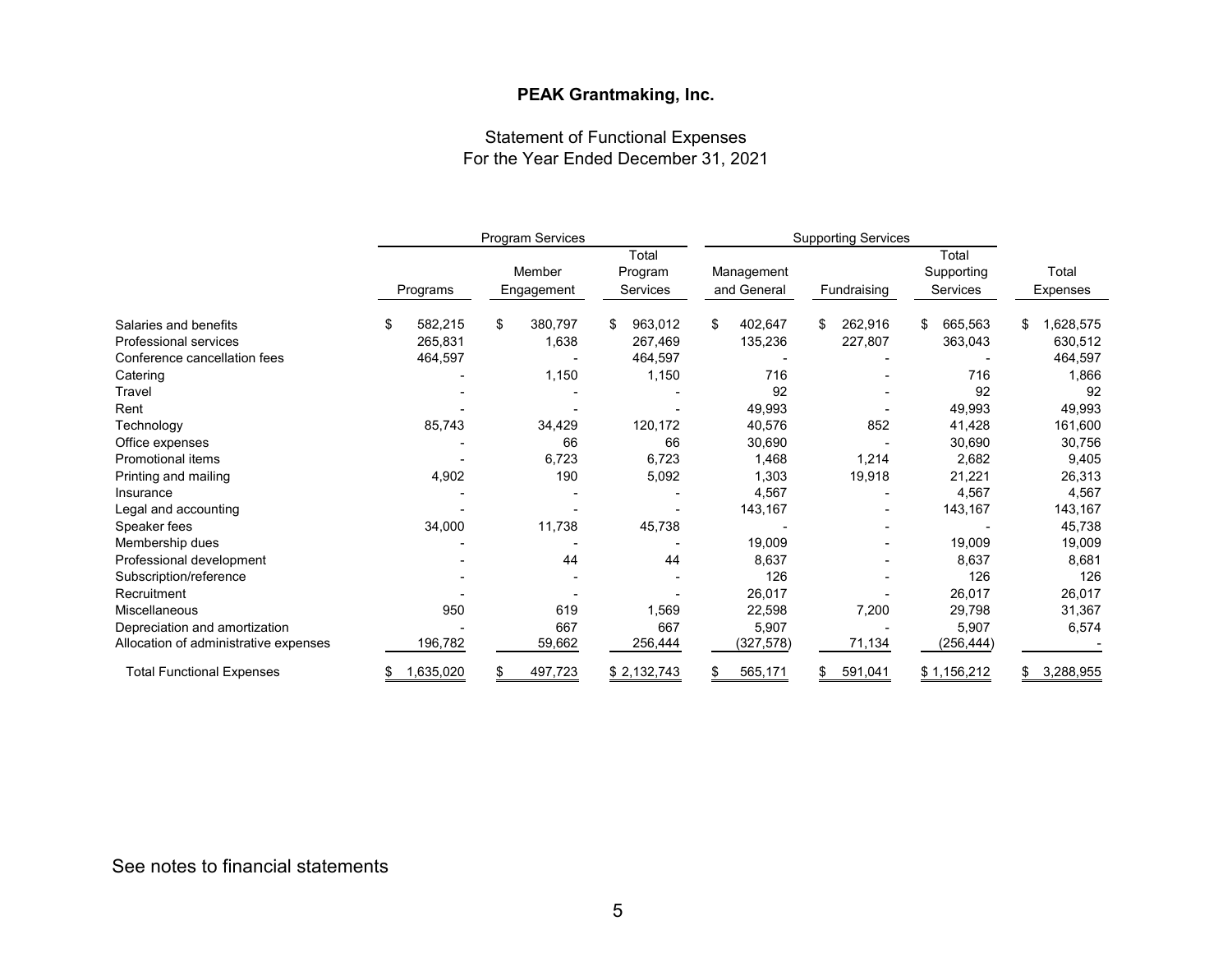Statement of Cash Flows Year Ended December 31, 2021

| <b>CASH FLOWS FROM OPERATING ACTIVITIES</b>     |                 |
|-------------------------------------------------|-----------------|
| Change in net assets                            | \$<br>3,062,807 |
| Adjustments to reconcile change in net assets   |                 |
| to net cash from operating activities           |                 |
| Depreciation and amortization                   | 6,574           |
| Unrealized gain on investments                  | (129, 419)      |
| PPP loan forgiveness                            | (189, 873)      |
| Changes in operating assets and liabilities     |                 |
| Grants and contributions receivable             | (152,000)       |
| Accounts receivable                             | (30, 780)       |
| Prepaid expenses and deposits                   | (19, 938)       |
| Accounts payable and accrued expenses           | 14,414          |
| Deferred revenue                                | (172, 503)      |
| Net Cash from Operating Activities              | 2,389,282       |
| <b>CASH FLOWS FROM INVESTING ACTIVITIES</b>     |                 |
| Purchase of investments                         | (200,000)       |
| Reinvested interest and dividends               | (19, 689)       |
| Purchases of property and equipment             | (28, 207)       |
| Net Cash from Investing Activities              | (247, 896)      |
| Net Change in Cash and Cash Equivalents         | 2,141,386       |
| <b>CASH AND CASH EQUIVALENTS</b>                |                 |
| Beginning of year                               | 1,197,159       |
| End of year                                     | \$<br>3,338,545 |
| <b>NON CASH FINANCING ACTIVITY</b>              |                 |
| Forgiveness of Paycheck Protection Program Ioan | \$<br>189,873   |

See notes to financial statements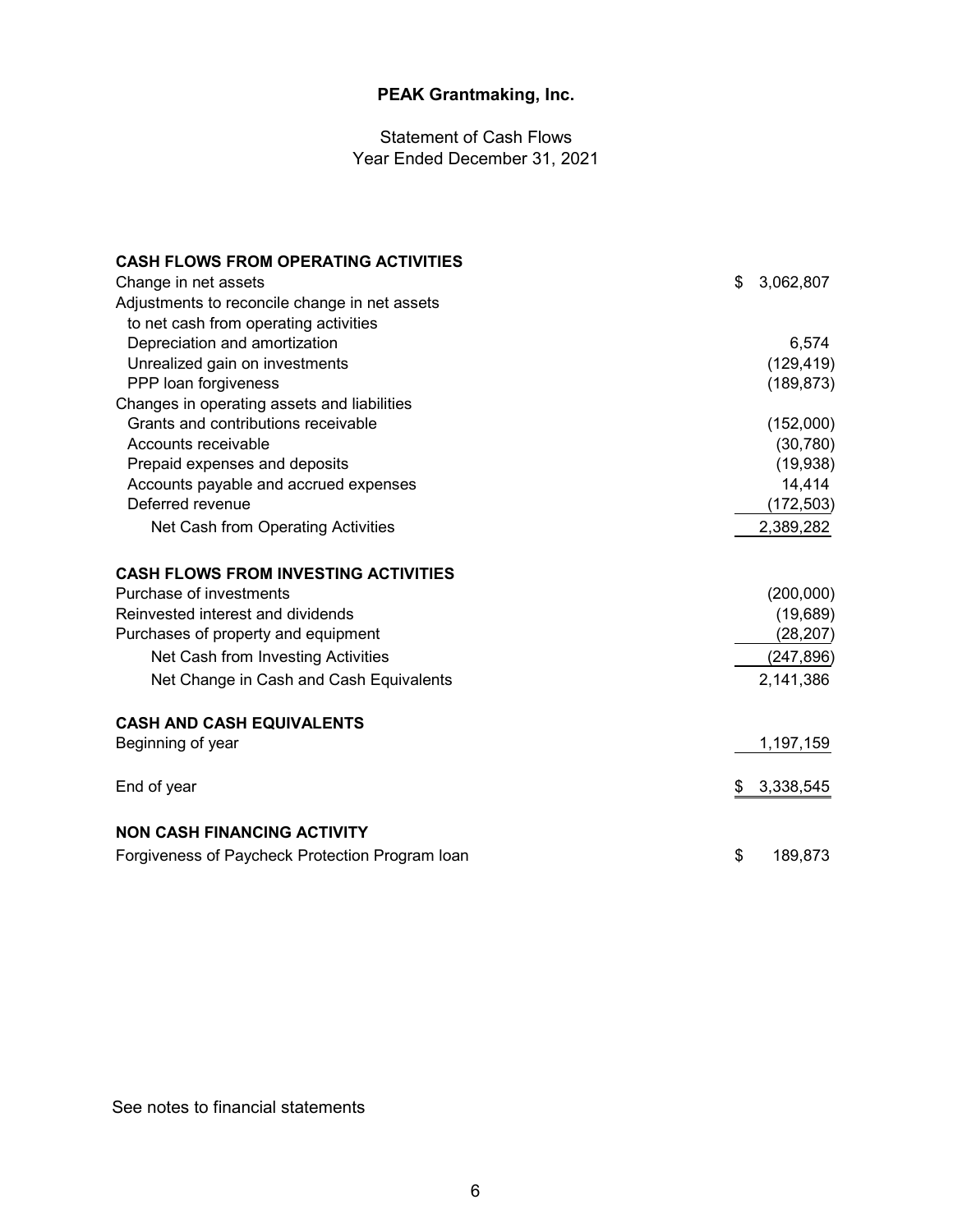Notes to Financial Statements December 31, 2021

# **1. Organization and Tax Status**

PEAK Grantmaking, Inc. ("PEAK Grantmaking") advances grantmaking so that grantmakers and grantseekers can best achieve their missions. PEAK Grantmaking connects, convenes, and trains grantmakers to create momentum for change, making best practices standard practices, improving the ways grantmakers deliver resources directly to mission-driven activities, leading to better outcomes for grantmakers and grantseekers alike. As the nation's only nonprofit membership organization devoted to grantmaking operations, PEAK Grantmaking connects its 6,510 members to effective practices, innovative learning experiences, and each other, building the collective knowledge of the field.

PEAK Grantmaking was incorporated as an independent organization on September 2, 2005. PEAK Grantmaking became a registered 501(c)(3) tax-exempt organization in December 2006. PEAK Grantmaking is governed by a Board of Directors, all of whom are elected by the membership for three-year terms. To accomplish its mission, PEAK Grantmaking delivers professional development that helps grant managers achieve more in their jobs through an annual conference, local meetings through its 14 regional chapters, webinars, workshops, and an active online member community. It identifies, develops, and promotes effective grantmaking practices through programs, tools, research, and publications.

All regional chapter program operations are conducted under the management of PEAK Grantmaking staff and all expenses are approved and paid for by PEAK Grantmaking. Accordingly, the accounts and operations of the regional chapters are included in the accompanying financial statements.

# **2. Summary of Significant Accounting Policies**

#### *Basis of Presentation and Use of Estimates*

The accompanying financial statements have been prepared in accordance with accounting principles generally accepted in the United States of America ("U.S. GAAP"), which requires management to make estimates and assumptions that affect the reported amounts of assets and liabilities, and disclosure of contingent assets and liabilities at the date of the financial statements and the reported amounts of revenue and expenses during the reporting period. Accordingly, actual results could differ from those estimates.

#### *Cash and Cash Equivalents*

PEAK Grantmaking considers all highly liquid investments, which can be converted into known amounts of cash and have a maturity period of 90 days or less at the time of purchase, to be cash equivalents.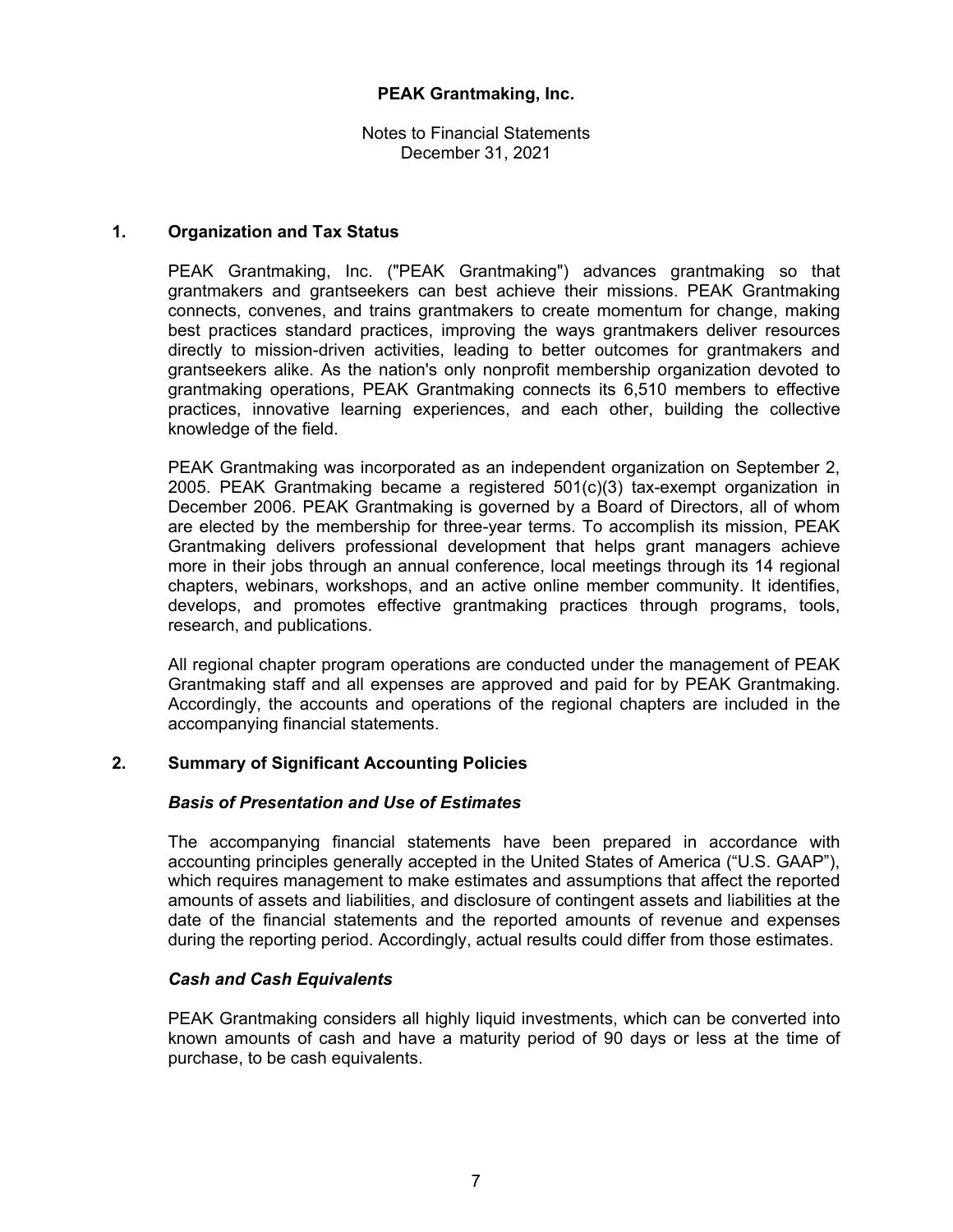Notes to Financial Statements December 31, 2021

# **2. Summary of Significant Accounting Policies** *(continued)*

#### *Grants and Contributions Receivable*

Grants and contributions receivable represent unconditional amounts committed to PEAK Grantmaking. All grants and contributions receivable are deemed to be fully collectible and are reflected at either net realizable value or at net present value based on projected cash flows.

#### *Fair Value of Financial Instruments*

PEAK Grantmaking follows U.S. GAAP guidance on fair value measurements which defines fair value and establishes a fair value hierarchy organized into three levels based upon the input assumptions used in pricing assets. Level 1 inputs have the highest reliability and are related to assets with unadjusted quoted prices in active markets. Level 2 inputs relate to assets with other than quoted prices in active markets which may include quoted prices for similar assets or liabilities or other inputs which can be corroborated by observable market data. Level 3 inputs are unobservable inputs and are used to the extent that observable inputs do not exist.

#### *Investments Valuation and Income Recognition*

Investments are carried at their fair value. Interest and dividend income is recorded when earned. Realized and unrealized gains and losses are included in the change in net assets.

#### *Property and Equipment*

Property and equipment with a cost in excess of \$1,000 and a projected useful life exceeding one year are capitalized and recorded at cost. Depreciation and amortization on property and equipment is computed using the straight-line method over the estimated useful lives of the related assets, which is 3 years for software and equipment. Repairs and maintenance costs are expensed as incurred. Upon the retirement or disposal of assets, the cost and accumulated depreciation are eliminated from the respective accounts, and any resulting gain or loss is included in revenues or expenses. Property and equipment are reviewed for impairment if the use of the asset significantly changes or another indicator of possible impairment is identified. If the carrying amount of the asset is not recoverable, the asset is written down to the fair value. There were no asset impairments for the year ended December 31, 2021.

#### *Net Asset Presentation*

Net assets are categorized as without donor restrictions and with donor restrictions.

*Net Assets Without Donor Restrictions* - Net assets available for use in general operations and not subject to donor (or certain grantor) restrictions. The governing Board has designated, from net assets without donor restrictions, net assets for an operating reserve.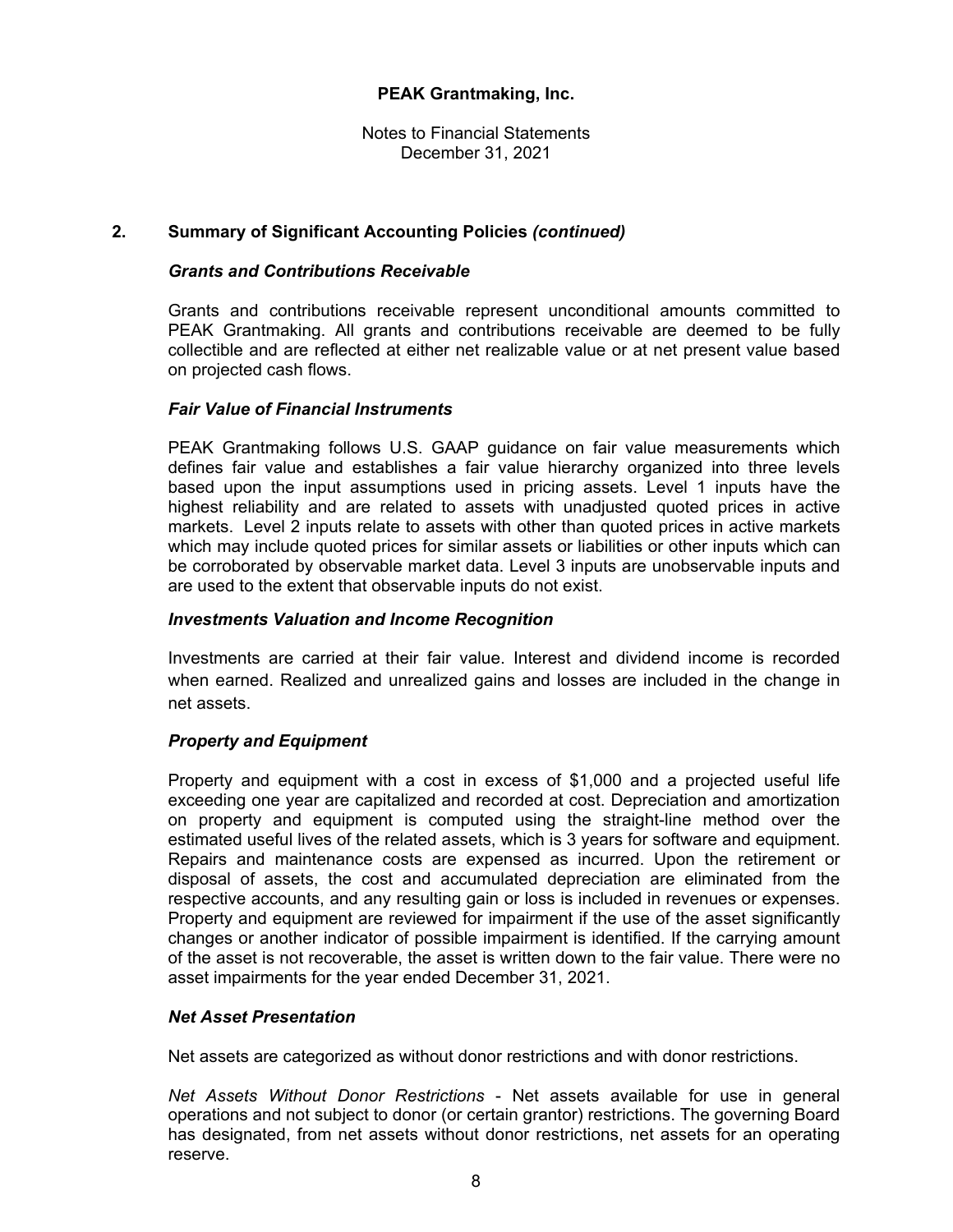Notes to Financial Statements December 31, 2021

# **2. Summary of Significant Accounting Policies** *(continued)*

#### *Net Asset Presentation (continued)*

*Net Assets With Donor Restrictions -* Funds that PEAK Grantmaking may use in accordance with donor's restrictions for specific purposes or upon the passage of time or require PEAK Grantmaking to maintain them in perpetuity.

# *Board Designated Net Assets*

The Board of Directors, at its discretion, designates funds from net assets without donor restrictions for specific purposes. At December 31, 2021 amounts that were designated for future projects were \$1,396,971.

#### *Revenue Recognition*

# *Revenue Accounted for in Accordance with Contribution Accounting*

Grants and contributions that are nonreciprocal are recognized as revenue when cash, securities, or other assets; an unconditional promise to give; or a notification of a beneficial interest is received. PEAK Grantmaking reports gifts of cash and other assets as restricted support if they are received or promised with donor stipulations that limit the use of the donated funds to one of PEAK Grantmaking's programs or to a future year. When a donor restriction expires, that is, when a stipulated time restriction ends or purpose restriction is accomplished, net assets with donor restrictions are reclassified to net assets without donor restrictions and reported in the statements of activities as net assets released from restrictions.

PEAK Grantmaking receives certain promises to give, collected over multiple accounting periods, and classifies the portion receivable in future accounting periods as restricted revenue. PEAK Grantmaking discounts the promises to give using an appropriate discount rate over the contribution period.

#### *Revenue Accounted for as Contracts with Customers*

Revenue is recognized when PEAK Grantmaking satisfies a performance obligation by transferring a promised good to, or performing a service for, a customer. The amount of revenue recognized reflects the consideration PEAK Grantmaking expects to receive in exchange for satisfying distinct performance obligations.

If a performance obligation does not meet the criteria to be considered distinct, PEAK Grantmaking combines it with other performance obligations until a distinct bundle of goods or services exists. Fees or amounts received in advance of satisfying contractual performance obligations are reflected as deferred revenue in the statement of financial position. Revenue is recognized either over time or at the point in time that contractual obligations are met.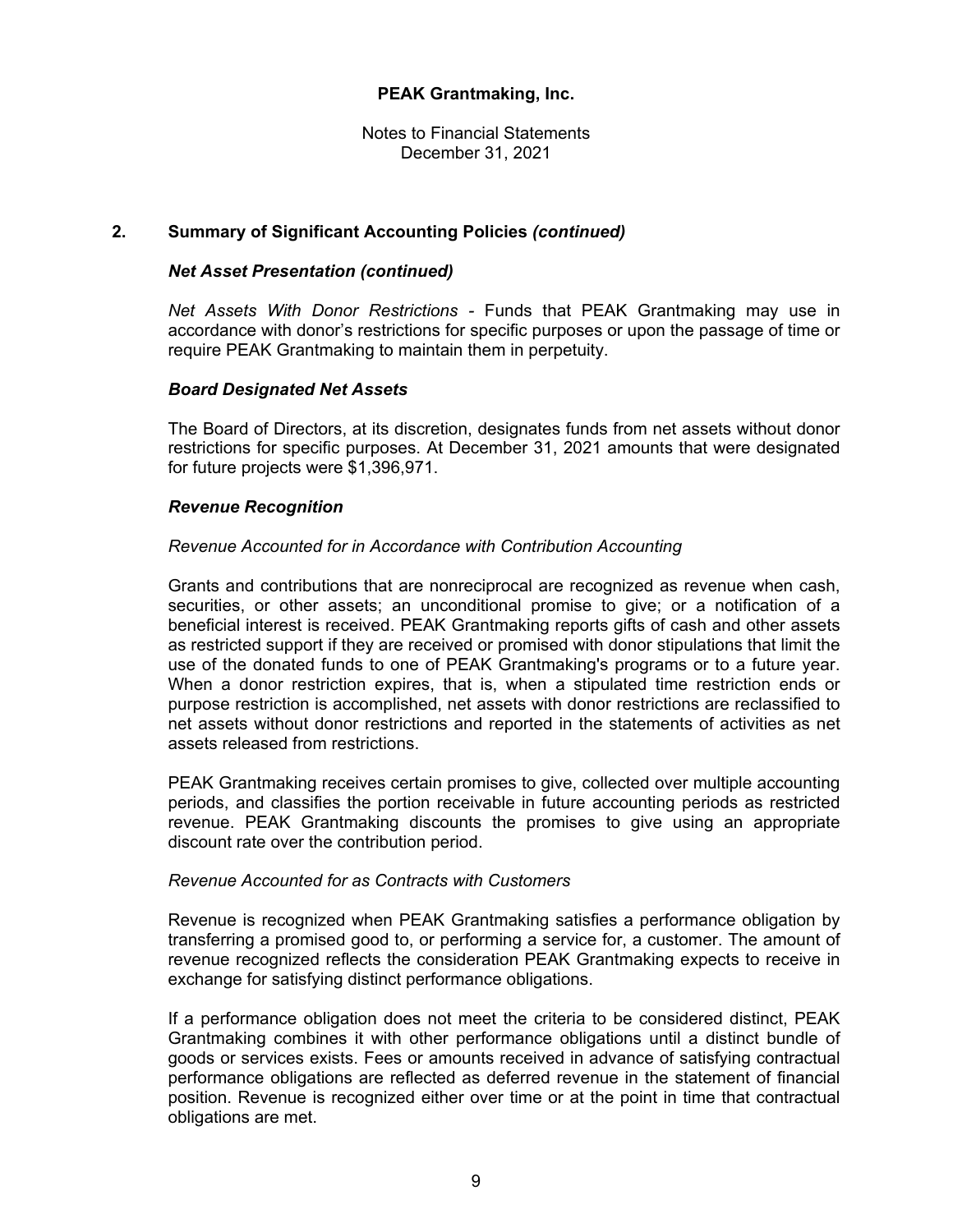Notes to Financial Statements December 31, 2021

# **2. Summary of Significant Accounting Policies** *(continued)*

## *Revenue Recognition (continued)*

#### *Revenue Accounted for as Contracts with Customers (continued)*

Annual conference revenues are registration fees, exhibitor fees, and exchange sponsorship transactions for the annual meeting and other events and services. Revenue is recognized when the conference and other events are held and services are provided. Amounts received in advance are deferred and recognized when the performance obligations are met.

Membership dues are recognized ratably over the applicable membership period. Dues that are received in advance that are applicable to the following year are recorded as deferred revenue in the accompanying statement of financial position. During 2021 PEAK Grantmaking elected to reduce membership fees.

#### *Allowance for Doubtful Accounts*

An allowance for doubtful accounts is established for amounts where there exists doubt as to whether an amount will be fully collected. The determination of this allowance is an estimate based on PEAK Grantmaking's historical experience, review of account balances and expectations relative to collections. Management has determined no allowance was necessary at December 31, 2021.

#### *Advertising Costs*

PEAK Grantmaking expenses advertising costs as incurred. Advertising expenses totaled \$9,405 during the year ended December 31, 2021.

#### *Functional Allocation of Expenses*

The costs of program and supporting services activities have been summarized on a functional basis in the statement of activities. The statement of functional expenses presents the natural classification detail of expenses by function. Accordingly, certain costs have been allocated among the programs and supporting services benefited.

Where feasible, PEAK Grantmaking allocates its expenses directly to specific programs or functions. Additionally, PEAK Grantmaking utilizes an indirect cost allocation methodology to allocate its expenses. The expenses that are allocated include salaries, benefits, and payroll taxes, which are allocated on the basis of monthly percentages of the total administrative allowable costs against the total program expenses. These monthly percentages are based on estimates of time and effort. Additionally, other expenses are allocated across specific programs or functions based on an estimated percentage of time and effort spent by staff on the natural type of expense.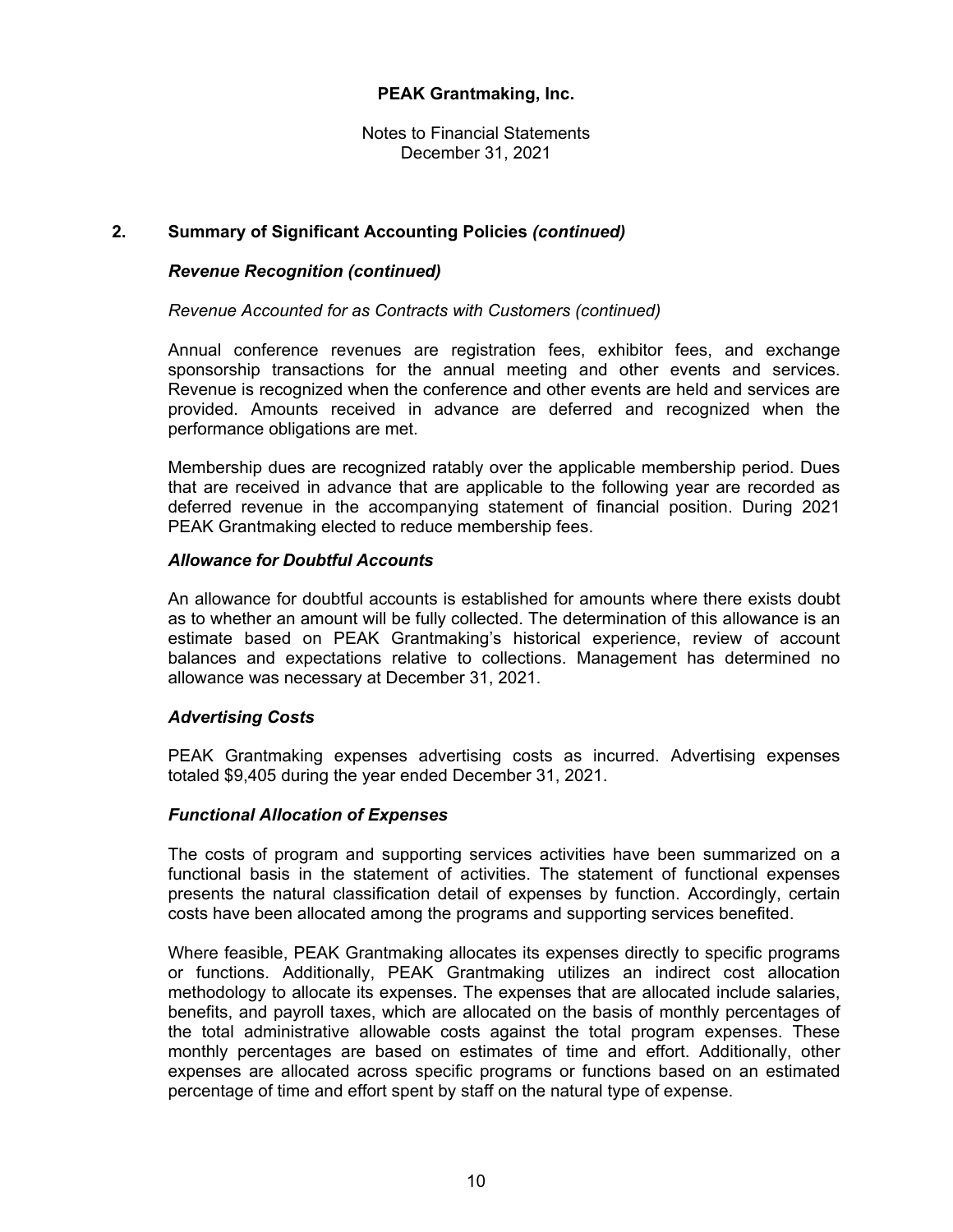Notes to Financial Statements December 31, 2021

# **2. Summary of Significant Accounting Policies** *(continued)*

## *Accounting for Uncertainty in Income Taxes*

PEAK Grantmaking recognizes the effect of income tax positions only when they are more likely than not to be sustained. Management has determined that PEAK Grantmaking had no uncertain tax positions that would require financial statement recognition or disclosure. PEAK Grantmaking is no longer subject to examinations by the applicable taxing jurisdictions for the periods prior to 2018.

# *Subsequent Events Evaluation by Management*

Management has evaluated subsequent events for disclosure and/or recognition in the financial statements through the date that the financial statements were available to be issued, which date is April 28, 2022.

# **3. Concentrations of Credit Risk**

Financial instruments that potentially subject PEAK Grantmaking to significant concentrations of credit risk consist of cash and cash equivalents, and investments. PEAK Grantmaking maintains various cash deposit and transaction accounts, along with investments, with various financial institutions and these values, from time to time, exceed insurance limits under the Federal Deposit Insurance Corporation (FDIC) and Securities Investor Protection Corporation (SIPC). PEAK Grantmaking has not experienced any credit losses on its cash and cash equivalents, and investments to date as it relates to FDIC and SIPC insurance limits. Management periodically assesses the financial condition of these financial institutions and believes that the risk of any credit loss is minimal.

At December 31, 2021, two funding source accounted for 77% and 23% of grants and contributions receivable In addition, during the year ended December 31, 2021, one funding source accounted for approximately 59% of grants and contributions.

# **4. Grants and Contributions Receivable**

At December 31, 2021, grants and contributions receivable consists of \$177,000 which are due in two years.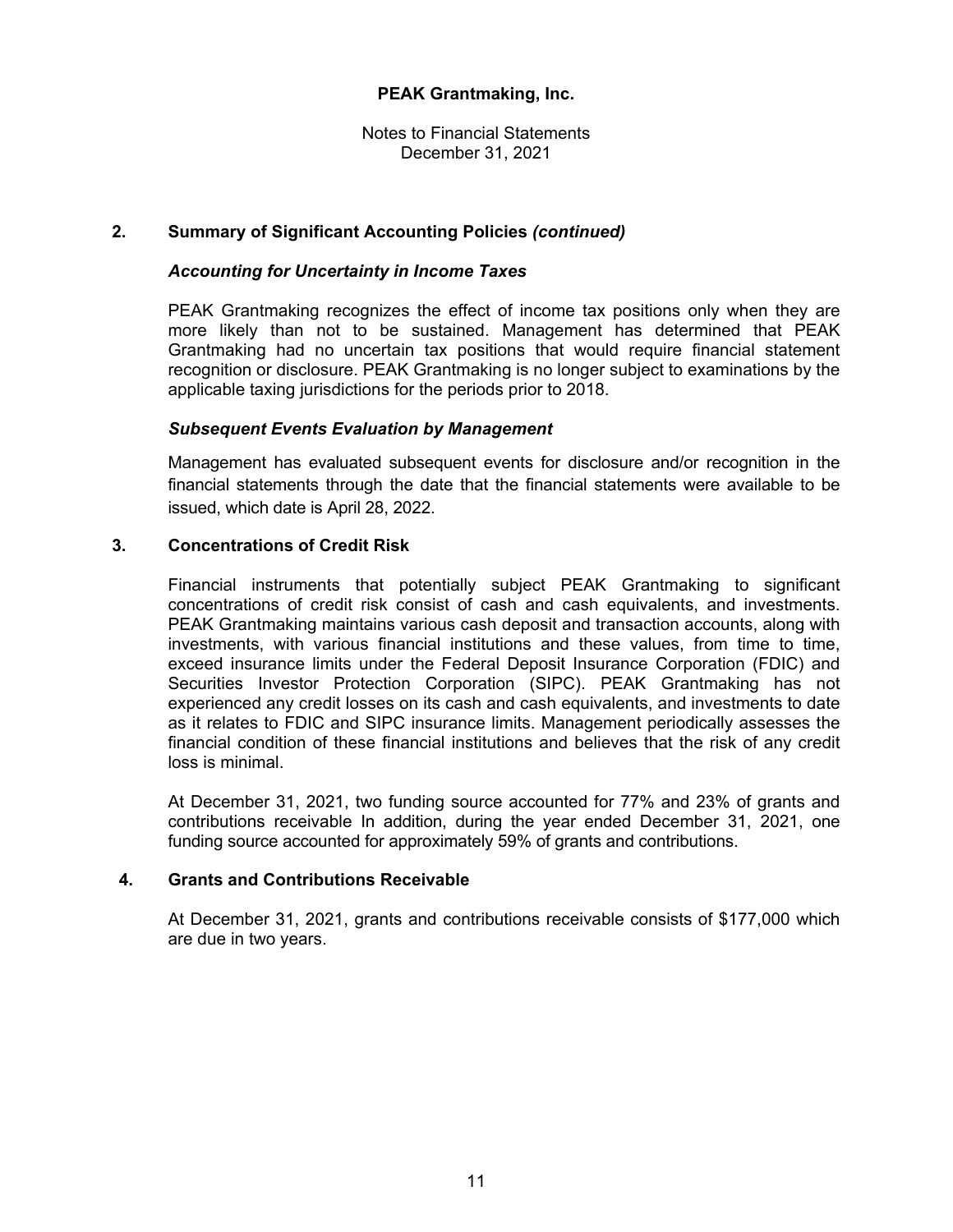Notes to Financial Statements December 31, 2021

# **5. Fair Value Measurements**

The following are major categories of investments at fair value on a recurring basis at December 31, 2021:

| Bond funds:                            |   |             |
|----------------------------------------|---|-------------|
| Intermediate term bond                 | S | 484,944     |
| High yield bond                        |   | 26,644      |
| Equity funds:                          |   |             |
| Mid-cap blend                          |   | 70,332      |
| Large blend                            |   | 632,971     |
| Diversified emerging markets           |   | 27,634      |
| Small blend                            |   | 36,386      |
| Foreign large blend                    |   | 117,945     |
| <b>Total Investments at Fair Value</b> |   | 1,396,856   |
| Temporary cash investments, at cost    |   | 115         |
| <b>Total Investments</b>               |   | \$1,396,971 |

All of PEAK Grantmaking's investments measured at fair value are Level 1 investments.

# **6. Property and Equipment**

Property and equipment consist of the following at December 31,2021:

| Software                       |   | 131,467 |
|--------------------------------|---|---------|
| Equipment                      |   | 59,928  |
|                                |   | 191,395 |
| Less: accumulated depreciation |   |         |
| and amortization               |   | 167,243 |
| Property and equipment, net    | S | 24,152  |

## **7. Investment Return**

Investment return consists of the following for the year ended December 31:

| Interest and dividends | 19,876     |
|------------------------|------------|
| Unrealized gain        | 129,419    |
|                        | \$ 149,295 |

There were no investment management fees for the year ended December 31, 2021.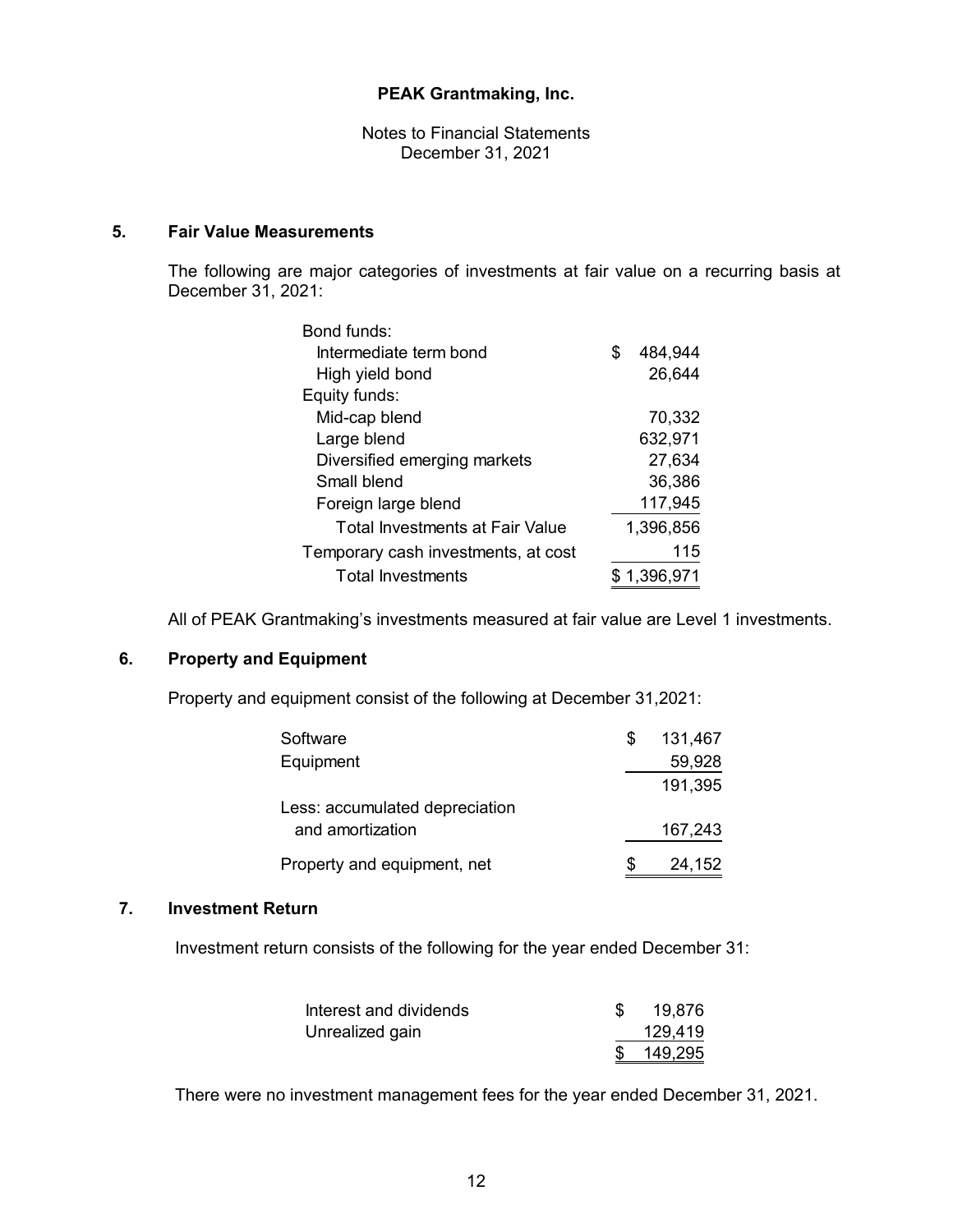Notes to Financial Statements December 31, 2021

# **8. Liquidity and Availability of Financial Assets**

PEAK Grantmaking's financial assets and resources available to meet cash needs for general expenditures within one year of the date of the statement of financial position was as follows as of December 31, 2021:

| <b>Financial Assets</b>                                |     |             |
|--------------------------------------------------------|-----|-------------|
| Cash                                                   |     | \$3,338,545 |
| Grants and contributions receivable                    |     | 177,000     |
| Accounts receivable                                    |     | 100,000     |
| <b>Investments</b>                                     |     | 1,396,971   |
| Total financial assets                                 |     | 5,012,516   |
| Less: Contractual or donor imposed restriction amounts |     |             |
| Board-designated operating reserve                     |     | (1,396,971) |
| Time or purpose restrictions                           |     | (271, 306)  |
| Total Financial Assets Available to Meet General       |     |             |
| <b>Expenditures Over the Next Twelve Months</b>        | SS. | -3.344.239  |

PEAK Grantmaking strives to maintain liquid financial assets sufficient to cover 90 days of general expenditures. Management periodically reviews PEAK Grantmaking's liquid asset needs and adjusts the cash and cash equivalents balances as necessary. Amounts in excess of operation liquidity needs are invested in various short-term and highly liquid securities.

Additionally, PEAK Grantmaking considers net assets with donor restrictions for use in current programs that are ongoing, major, and central to its annual operations to be available to meet cash needs for general expenditures. The governing Board's designated operating reserves are also available for general expenditures.

#### **9. Paycheck Protection Program**

On May 12, 2020, PEAK Grantmaking was granted a loan from a financial institution, in the amount of \$189,873, pursuant to the Paycheck Protection Program (PPP) under Division A, Title I of the CARES Act, which was enacted March 27, 2020. The PPP is a loan designed to provide a direct incentive for small businesses to keep their workers on the payroll through the COVID-19 pandemic, for which PEAK Grantmaking qualified. After the loans are granted, the Small Business Administration (SBA) will forgive loans if all employee retention criteria are met, and the funds are used for eligible expenses (which primarily consist of payroll costs, costs used to continue group healthcare benefits, rent, and utilities). The PPP loan bears an interest rate of 1% per annum. All or a portion of the PPP loan principal and accrued interest is forgivable as long as the borrower uses the loan proceeds for eligible purposes, as described in the CARES Act, over a period of either eight or twenty-four weeks (the "Covered Period"). The amount of loan forgiveness could be reduced if the borrower terminates employees or reduces salaries below a certain threshold during the Covered Period and does not qualify for certain safe harbors.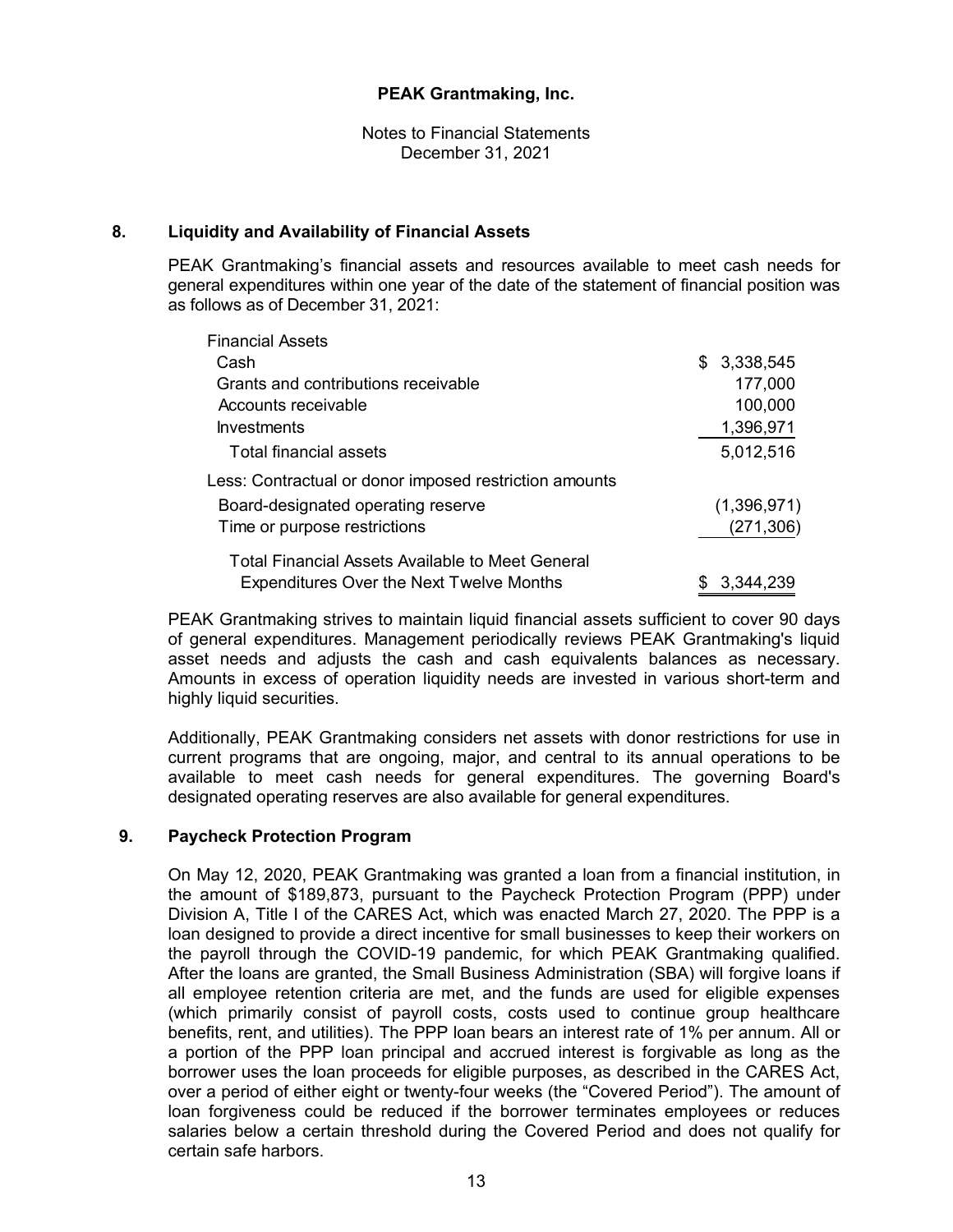Notes to Financial Statements December 31, 2021

## **9. Loan Payable - Paycheck Protection Program** *(continued)*

The unforgiven portion of the PPP loan, if any, is payable within two years from the date of the loan. Loan payments of principal and interest are deferred until the amount of loan forgiveness is determined by the United States Small Business Administration ("SBA"). If PEAK Grantmaking does not apply for forgiveness, payments begin approximately 24 months after the loan date.

PEAK Grantmaking applied for and was granted a loan forgiveness in the amount of \$189,873 on January 11, 2021. The amount is included as other income on the statement of activities.

#### **10. Net Assets With Donor Restrictions**

Net assets with donor restrictions are available for the following at December 31, 2021:

| Purpose restricted:                             |            |
|-------------------------------------------------|------------|
| Conference sponsorships                         | 60,000     |
| Time restricted                                 | 211,306    |
| <b>Total Net Assets With Donor Restrictions</b> | \$ 271.306 |

Net assets with donor restrictions were released by incurring expenses satisfying the restricted purpose specified by the donor or as a result of the expiration of donorimposed time restrictions as follows for the year ended December 31, 2021 were as follows:

| Purpose restricted:       |            |
|---------------------------|------------|
| Conference sponsorships   | \$116,500  |
| Time restricted           | 255,083    |
| Total Net Assets Released | \$ 371,583 |

# **11. Board Designated Operating Reserve**

PEAK Grantmaking currently maintains a board designated reserve fund whose purpose is to provide long term support for the programs PEAK Grantmaking. These funds are to be used at the Board's discretion and are included with investments on the accompanying statement of financial position as of December 31, 2021. Changes in board designated net assets for the year ended December 31, 2021 are as follows:

| Board designated reserve fund, beginning of year | \$1,047,863 |
|--------------------------------------------------|-------------|
| Additions                                        | 200,000     |
| Interest and dividends                           | 19,689      |
| Unrealized gain                                  | 129,419     |
| Board designated reserve fund, end of year       | \$1,396,971 |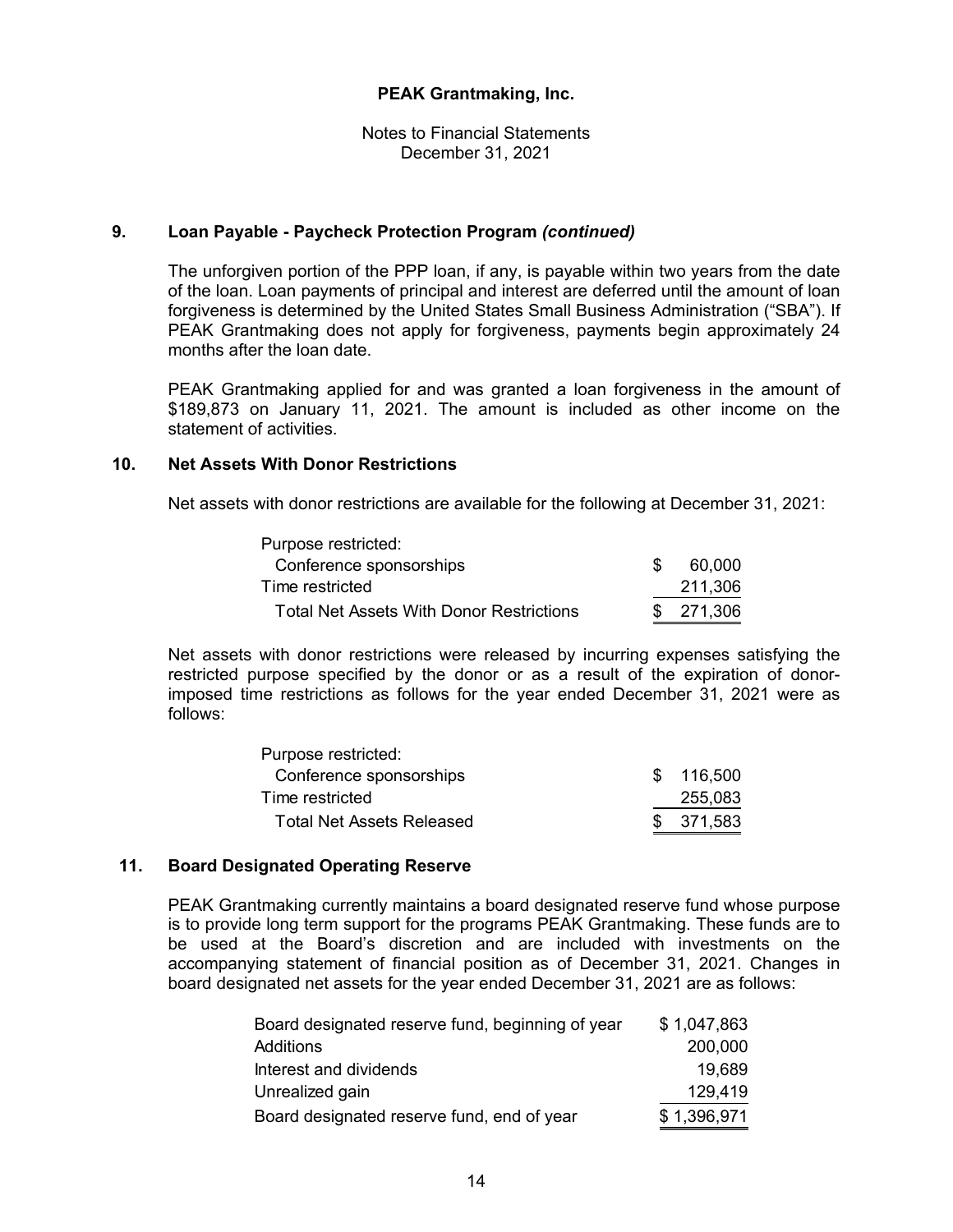Notes to Financial Statements December 31, 2021

## **12. Revenue from Contracts with Customers**

PEAK Grantmaking's membership dues include monthly journal and other membership benefits, such as access to the members-only section of the website, webinars, and discounts on certain services and events. The promises to deliver all of the performance obligations included in the membership dues, other than the journal subscription, are distinct; however, PEAK Grantmaking has determined that each individual benefit is not material in the context of the membership agreement and should be accounted for as a single performance obligation. All membership benefits are received simultaneously and the membership performance obligation is satisfied over time. Accordingly, membership benefits are recognized ratably over the membership period.

All other types of deferred revenue payments are recognized as the performance obligations are met.

The following table provides information about changes in deferred revenue for the year ended December 31, 2021.

|                                             | Deferred<br>Membership<br>Dues | Deferred<br>Conference<br>Revenue | Deferred<br>Other<br>Revenue | Total         |
|---------------------------------------------|--------------------------------|-----------------------------------|------------------------------|---------------|
| Balance at<br>December 31, 2020             | 357,784<br>\$                  | 6,122<br>\$                       | \$<br>27.536                 | \$<br>391,442 |
|                                             |                                |                                   |                              |               |
| Revenue recognized<br>Payments received for | (357, 784)                     | (6, 122)                          | (27, 536)                    | (391,442)     |
| future obligations                          | 196,144                        | 22,795                            |                              | 218,939       |
| Balance at<br>December 31, 2021             | 196,144                        | 22,795<br>S                       | \$                           | 218,939<br>\$ |

#### **13. Commitments and Contingencies**

#### *Operating Lease*

PEAK Grantmaking leased office space under an operating lease, which commenced on April 1, 2017, and expired on August 31, 2021. The lease required monthly rent payments with an annual 4% rent increase, the lease was not renewed.

Since September 1, 2021, PEAK Grantmaking is on a month-to-month lease for storage space. PEAK Grantmaking currently does not lease office space.

Rent expense for the year ended December 31, 2021 totaled \$49,993.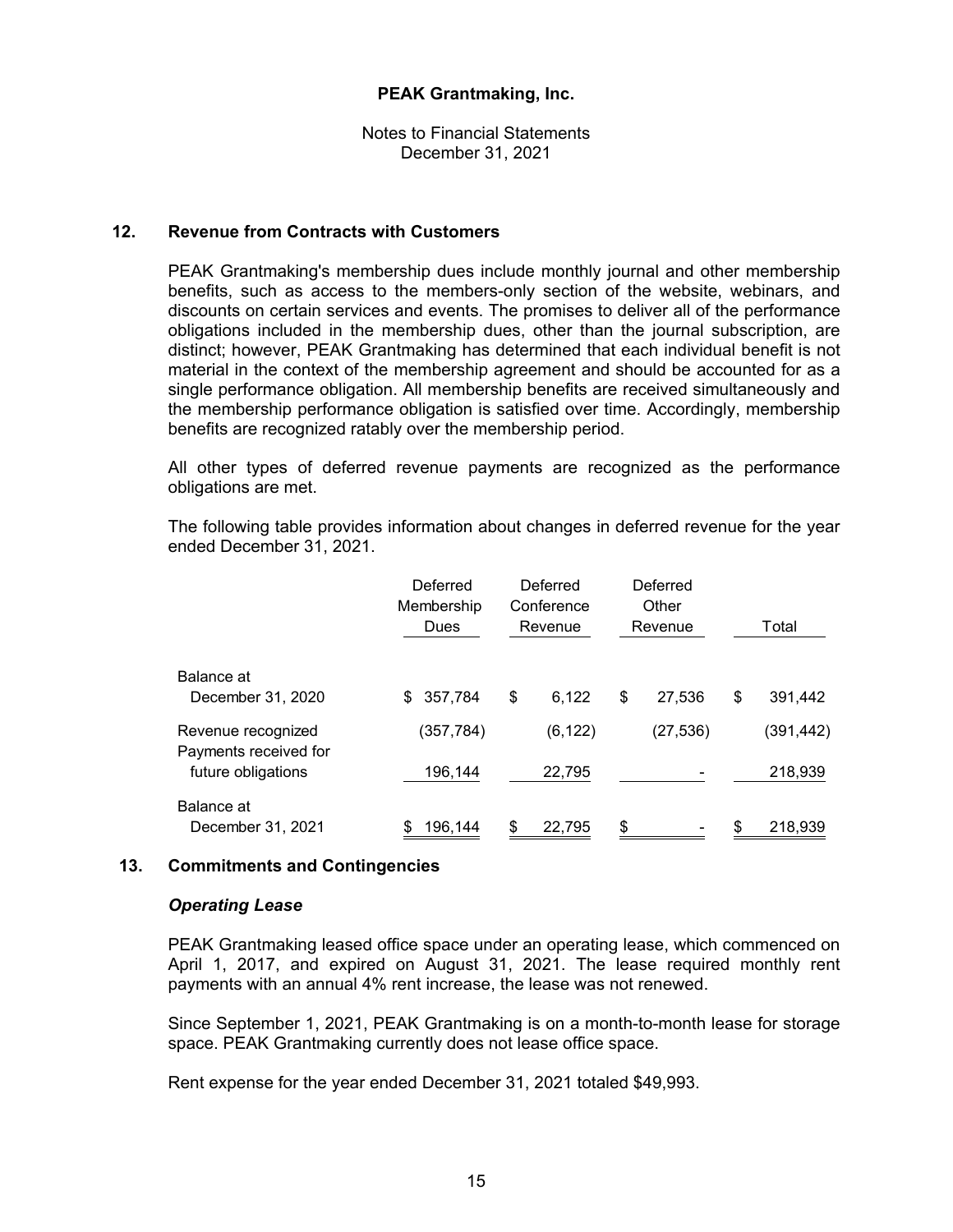Notes to Financial Statements December 31, 2021

# **13. Commitments and Contingencies** *(continued)*

## *Hotel Commitments*

PEAK Grantmaking holds its annual conference at various hotels throughout the United States. These events are contracted with hotels for its future meetings. In the event that PEAK Grantmaking cancels its agreement with the hotels, it can be held liable for liquidated damages up to the amount of lost profit less the hotel's mitigation, depending upon the date of cancellation. As a result of the ongoing COVID-19 pandemic, PEAK incurred \$464,597 in conference cancellation fees for the year ended December 31, 2021.

#### *Grants Contingency*

Certain grants received by PEAK Grantmaking are governed by various guidelines and contractual agreements, and are subject to audit or review by the applicable funding source that could result in requests for reimbursements for expenditures that are not allowed. Therefore, a contingency to refund amounts received in excess of allowable costs exists. Management is of the opinion that no material liability currently exists.

#### *Service Organization*

During 2015, PEAK Grantmaking began contracting with Insperity PEO Services, L.P. ("Insperity") as their professional employer organization. Insperity is the employer of record for tax, benefits, and insurance purposes for PEAK Grantmaking's employees. This co-employment relationship allows PEAK Grantmaking to maintain direct control of the day-to-day activities of employees, while Insperity assumes the administrative functions of human resources and absorbs many employer-related liabilities.

#### **14. Retirement Plan**

PEAK Grantmaking maintains a 401(k)-retirement plan that is administered by Insperity as part of its co-employment agreement. All employees are eligible to participate in the plan after they meet certain eligibility requirements. PEAK Grantmaking matches employees' contributions by contributing 100% of the first 3% of the employees' compensation and 50% up to the first 5% of the employees' compensation. Additionally, PEAK Grantmaking may make discretionary contributions to the plan. Contribution expense totaled \$36,394 for the year ended December 31, 2021.

#### **15. Prior Period Adjustment**

During the year ended December 31, 2021, PEAK Grantmaking received updated receivable information from its processing vendor. As a result, certain adjustments were recorded as of December 31, 2020.